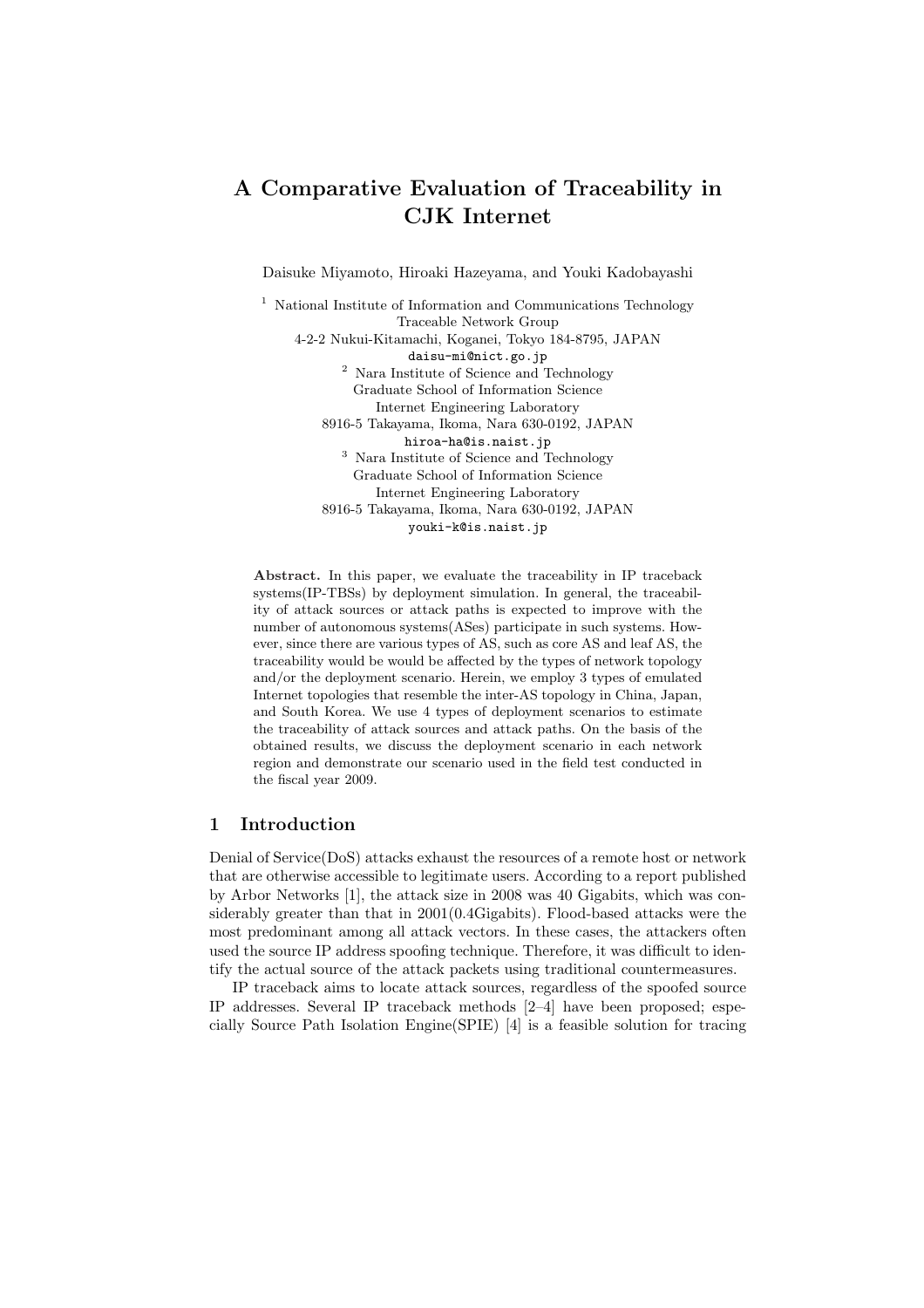individual attack packets. However, SPIE requires large-scale deployments for enhancing traceability. Traceability would decrease to a minimum if there were only a few routers to support SPIE.

Several researchers have proposed the use of AS-level deployment to facilitate global deployment of IP traceback systems(IP-TBSs). In this case, it is necessary to deploy an IP-TBS into each AS instead of implementing the SPIE in each router. Since the IP-TBS monitors the traffic between the AS border routers and exchanges information for tracing the issued packets, the traceback client can identify the source AS of the issued packet.

However, the traceability can be easily affected by the types of network topology and/or the deployment scenario. Gong et al. simulated traceability by using 3 types of artifactual network topologies [5], but their deployment scenario was the random placement; they selected ASes in a random manner. Castelucio et al. mentioned that IP-TBS should be deployed along with intent [6]. In their proposed "strategic placement", IP-TBSs were deployed in order of BGP neighbors. Hazeyama et al. proposed to emulate the Internet topology [7], that resembles the current Internet topology observed by CAIDA [8]. Hazeyama et al. also introduced 4 types of deployment scenario and estimated the traceability in the case of Japanese network topology [9].

Herein, we evaluated the traceability in China, Japan, and South Korea Internet using AS-level deployment. In our simulation, we created 3 types of emulated network topologies that resemble China, Japan, and South Korea, respectively. We also prepare 4 types of deployment scenario, namely, deployment in core ASes, deployment in leaf ASes, deployment in middle-class ASes, and deployment in a random manner.

The simulation results show that the traceability in the case of deployment into core AS outperforms that in the other 3 scenarios, regardless of the type of network topology. When the number of AS deploying the IP-TBS is 15, the pair of packet traceability and path traceability is (86.3%, 69.0%) in the Japanese network topology, (74.8%, 74.9%) in the Chinese network topology, and (92.6%, 93.4%) in the South Korean network topology. We observe that deployment for middle-classes is the second highest in almost of all cases, however, the pair of traceability is  $(18.5\%, 11.6\%)$  in the Japanese network topology,  $(27.3\%, 22.9\%)$ in the Chinese network topology, and (4.5%, 5.0%) in the South Korean network topology.

Our results also reveal the characteristics of the network topologies studied herein. In the Chinese network topology, middle-class and/or leaf AS are often interconnected. In contrast, many ASes in the South Korean network topology have established BGP peers with a few core AS. The characteristics of the Japanese network topology is a combination of those of the Chinese and South Korean network topologies. On the basis of these observations, we discuss the most suitable deployment scenario in each network region by using our FY 2009 field test scenario as the reference.

The rest of this paper is organized as follows: In Section 2, we present our related work, and we describe our simulation parameters, and we show our results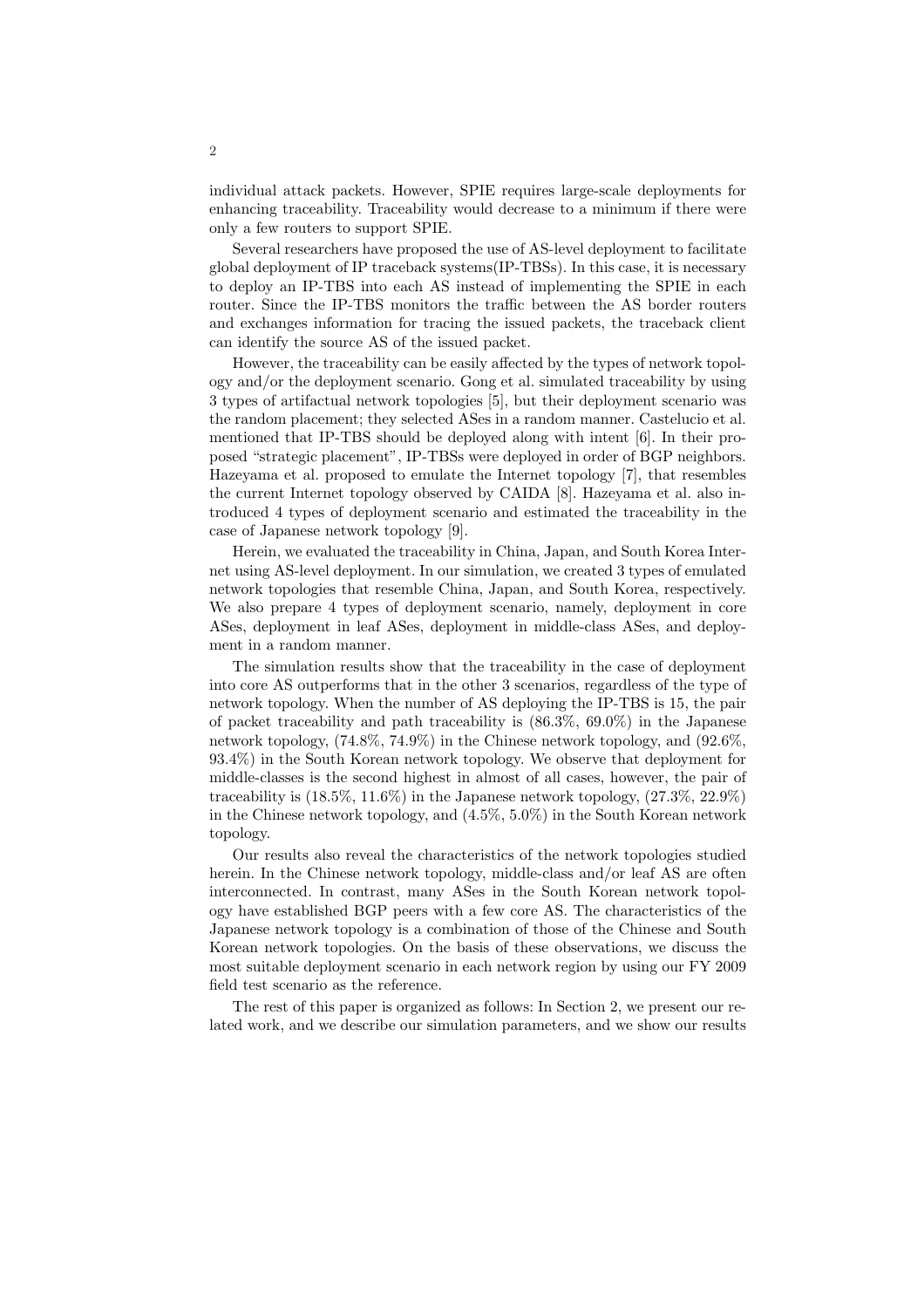in Section 3. We discussed the applicability of deployment scenario in other network regions, in Section 4. Finally, we summarize our contributions in Section 5.

## 2 Related Work

#### 2.1 Traceback Methods

Many researchers in the past have focused on IP traceback, the method used for which can be categorized into 3 types: ICMP traceback, probabilistic packet marking(PPM), and hash-based traceback.

ICMP traceback was proposed by Bellovin et al. [2], and was discussed in the IETF working group itrace. In this method, an iTrace router probabilistically samples an incoming packet with a very low probability (e.g., 1 out of 20,000) and generates an ICMP traceback message containing its own IP address as well as the IP address of the previous and next hop routers. Finally the router forwards the message either to the source or to the destination address. The disadvantage of ICMP traceback is that it requires a large number of attacker packets because of the lower probability of generation of ICMP traceback messages. In addition, the ICMP traceback may amplify the attack traffic, and/or the spoofed ICMP traceback messages can be easily transmitted by the attackers to disturb a traceback process. Hence, the ICMP traceback method has not been deployed yet.

In PPM [3], a router samples packets with quite low probability, and marks packets with its identification information as they pass through that router. The marking value overwrites a rarely used field in the IP header, usually IP identification field. By comparing with ICMP traceback, PPM has an advantage of that PPM does not amplify the attack traffic. PPM approach needs multiple packets due to the probabilistic nature, but FIT, proposed by Yarr et al. [10], requires tens of packets to identify an attack path with high probability. Moreover, there are several researches [11–14] that contributed to improve the scalability and efficiency of PPM. However, PPM has a critical problem in its approach. Since PPM-based method repurposes IP identification field, it damages existing service traffic that relies on IP identification field, e.g., IPsec VPN and video streaming [15].

Snoeren et al. [4] proposed Source Path Isolation Engine(SPIE), a hash-based IP traceback architecture wherein every router calculates a hash of an incoming packet and records the hash as a footprint of that the packet is transferred by the router. When a node is suffered from DoS attacks, the node (victim node) also calculates a hash from the attack packet, composes a traceback query including the hash, and sends the query toward the previous hop router. In comparison among ICMP traceback and PPM, SPIE has several advantages of that (i) it can determine the attack path with single packet, (ii) it can trace without interfering with the current version of IP protocols. Especially, Gong et al. mentioned [16] that SPIE can appeal to ISPs. In SPIE, the traceback process is requested by end hosts and accomplished by ISPs who can offer IP traceback as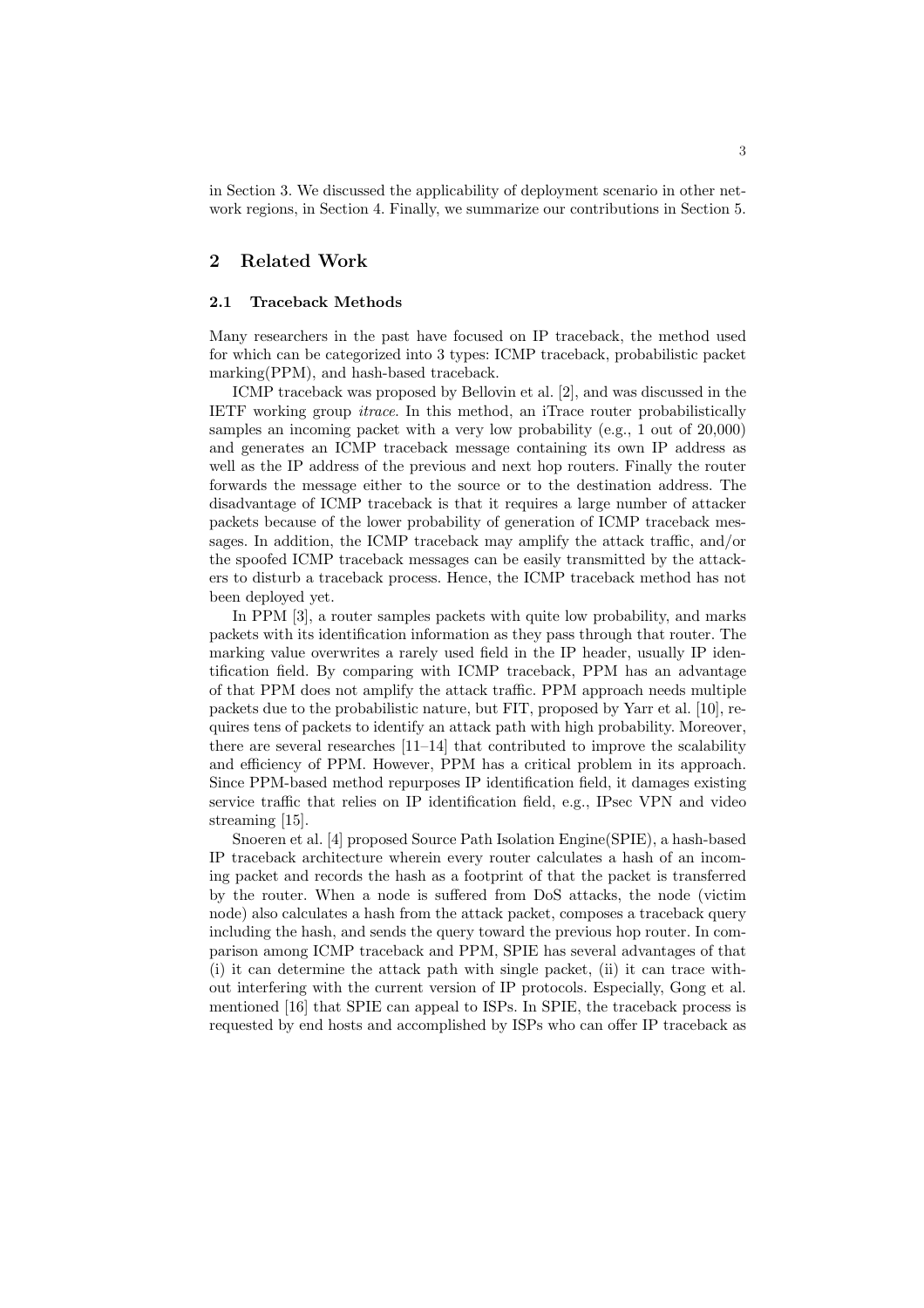a revenue-generating service. Although tracing individual packet requires prohibitive amounts of memory, SPIE attempt to reduce the memory requirement through the uses of Bloom filters [17]. There are also several researches [18, 19] that contributed to improve the scalability and efficiency of SPIE.

#### 2.2 Deployment Scenario

Because of the increase in the number of large scale DoS attacks, deployment of IP-TBSs into a single AS is ineffective for blocking these attacks. Ideally, IP-TBSs should be deployed into many ASes, but this process is time-consuming.

Gong et al. introduced the AS-level partial deployment scenario in [5]. They also simulated the traceback success rate and the average number of queries issued by SPIE traceback manager(STM). According to their simulation result, the attackers could not be detected unless at least 40% of ASes deployed IP traceback. They also found that around 70% deployment made 50% chance of detecting an attacker. Within their simulation, they used 3 types of network topologies. The first one was a network topology modified from ANSNET [20], the second one is a network topology generated by INET [21], the third one is  $30 \times 30$  mesh topology. For each topology, they randomly chosen  $10\%$ ,  $20\%$  ... 100% ASes in the topology to set them to support SPIE, respectively. Notice that Gong et al. assumed all SPIE-deployed ASes exchange SPIE deployment information with each other; SPIE-deployed ASes advertise their support for SPIE in a BGP attribute in the network route advertisement. Hence, each AS is able to know which ASes deploy SPIE, how many hops (in AS-level) they are far away, and their respective STMs.

The results obtained by Castelucio et al. [6], the deployment scenario should be along with intent. They introduced strategic placement, where highly connected ASes have a traceback system deployed first. They used 2 types of topologies generated by Nem [22] with Barabasi-Albert Model [23] and NS-2 [24] patched by  $BGP++$  [25] simulation module. Their results showed that 75% of deployed ASes were necessary for discovering 100% of AS-level reverse paths in the case of strategic placement. On the other hand, to achieve the same results using random placement, a traceback systems should be deployed in almost 100% of the ASes.

Hazeyama et al. also evaluated traceability when InterTrack deploys in ASlevel [9]. Aside from Gongs' simulation, they assumed that the traceback query was transferred along with BGP topology; no ITM deployed information were exchanged and each ITM did not know which ASes deploy ITM. Within their simulation, they prepared 1 network topology which were designed to emulate Internet topology in Japan. On designing deployment scenarios, they defined "AS rank points" which can be calculated from CAIDA datasets [26], and introduced 4 types of scenarios based on AS rank points as follows. The first one was the deployment in the decreasing order of AS rank points, the second one was the deployment in the increasing order of AS rank points. The third was also the deployment in the increasing order of AS rank points, except for leaf ASes, which were customers of the other ASes and had no peer or provider links. The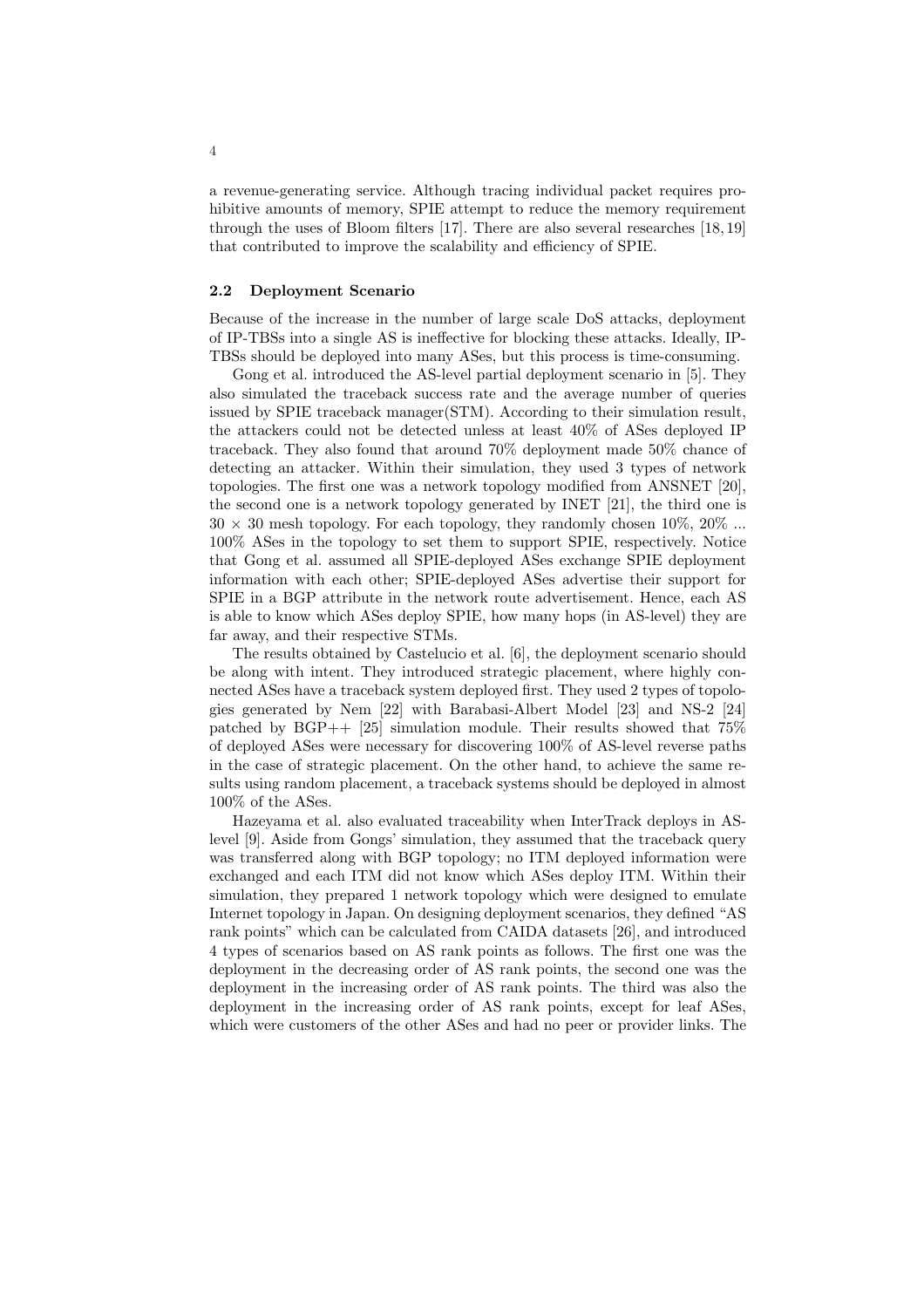

Fig. 1. Procedures of an attack tracking on InterTrack

fourth scenario was deployment in the decreasing order of AS rank points among academic network and/or campus networks in Japan. Finally, they estimated the traceability for deployment in each of the above scenarios. According to Hazeyama's simulation results, traceability will be over 70% if top 5 ASes in Japan deploy IP traceback in their networks. In addition, we will explain the emulated Internet topology in Section 3.2.

However, some issued were left unaddressed in the previous studies. In Gongs' scenario, there were 3 types of network topologies but only 1 type of deployment scenario. Castelucio only used artifactual topologies. Conversely, Hazeyama et al. introduced 4 types of deployment scenario but only 1 type of network topology. The network topology and deployment scenario are closely related traceability. In this paper, we prepare 3 types of network topologies and 4 types of deployment scenarios, and show the simulation results in 12 ( $=$  3  $\times$  4) of the cases.

#### 2.3 InterTrack

In order to facilitate meaningful discussions on the traceback process, we summarize the features of our traceback architecture, InterTrack [27]. InterTrack is designed for AS-level deployment and is mainly used to reconstruct the reverse AS path (the true attack path at the AS hop level) and to detect the source ASes of an attack, if possible. Further, InterTrack can be used to establish interconnections among IP TBSs, detection systems, and prevention systems within an AS.

The architecture of InterTrack resembles the Internet routing architecture, because the latter is designed along with the boundaries among operation domains having different operational policies. In a traceback trial, network operators cannot investigate other network domains; the same restriction is also observed in the BGP/OSPF routing operation. Therefore, the network operators attempt to detect upstream neighbor AS for further tracking.

In the InterTrack architecture, each AS has a set of InterTrack components. This set includes Inter-domain Tracking Manager (ITM), Border Tracking Manager (BTM), Domain Traceback Manager (DTM), Decision Point (DP), and Traceback Client (TC). Fig. 1 shows the overview of InterTrack architecture. A phased-tracking approach is applied on inter-domain traceback trials through InterTrack. InterTrack separates a traceback trial in four stages along with network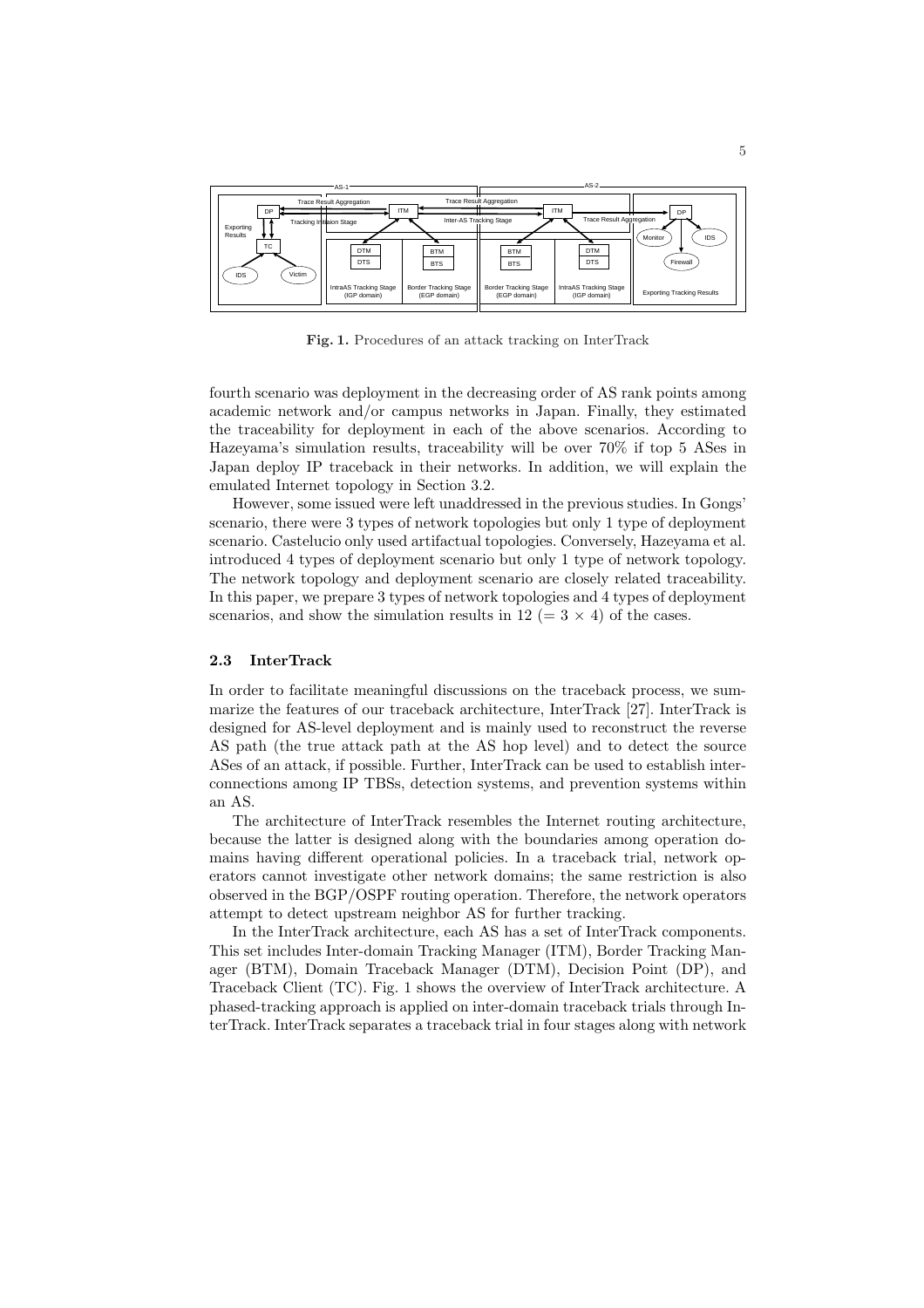

boundaries; the tracking initiation stage, the border tracking stage, the intra-AS tracking stage and the inter-AS tracking stage. After accepting a traceback request on the tracking initiation stage, each AS preliminarily investigates its own status against the mounted attack on the border tracking stage. On the border tracking stage, an AS judges by InterTrack whether or not the AS is suffered from an attack, whether or not the AS is forwarding malicious attack packets, or whether or not the AS is suspected of having attacker nodes on the inside. Triggered by the investigated AS status, InterTrack runs the inter-AS tracking stage and the intra-AS tracking stage in parallel. Detailed behavior of each component were described in [28].

## 3 Simulation of Traceback Deployment

Deployment of the IP-TBS should be considered along with the type of network topology. Let us assume that network has a star topology and that the IP-TBS is deployed in the central node. In this case, all ASes and AS links can be traced. The Internet topology is more complicated than other artefactual topology models.

In this section, we evaluate the traceability by deployment simulation. First, we explain the two classes of traceability used in our simulation. We then introduce 3 types of outfitted Internet topologies, i.e., emulated inter-AS topologies in China, Japan, and South Korea. We also introduce 4 types of deployment scenarios and show the simulation results.

#### 3.1 Metrics

In this paper, we employ traceability as a performance metric. There are two principal classes of traceability: packet traceability and path traceability. Traceability in the first class is that the system can specify the AS number where the issued IP packet is generated. The second class, path traceability, is that the system can designate the datalink of the AS border.

To calculate the traceability, we refer to the deployment case of previous study [9]. In [9], the traceability had been defined in Equation 1, where  $N<sub>S</sub>$ denotes the number of strict ASes,  $N_L$  denotes the number of loose ASes, and N denotes the amount number of ASes in the network topology. A strict AS is an AS where an IP-TBS is deployed.

$$
T_{packet} = (N_S + N_L)/N \tag{1}
$$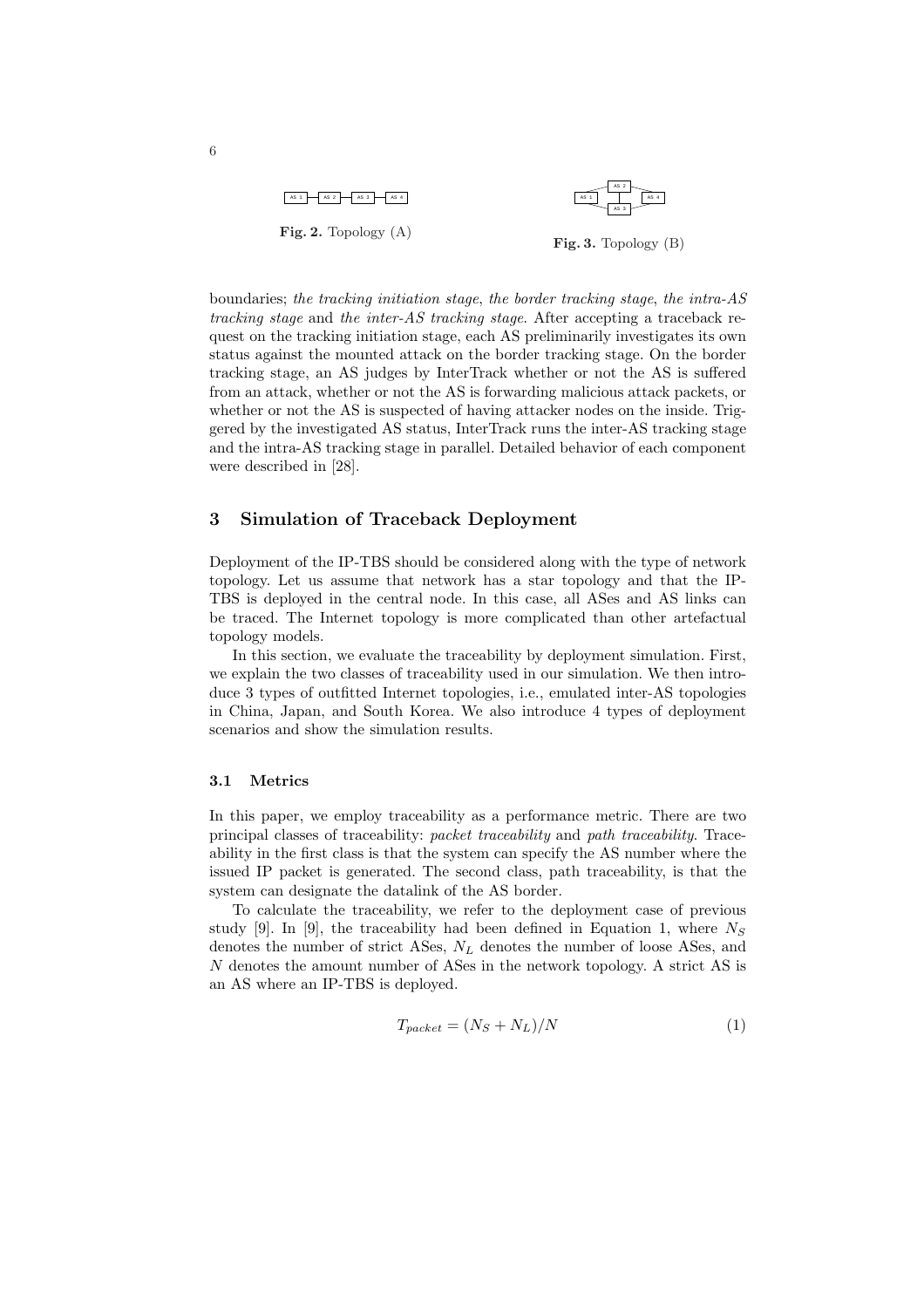#### Algorithm 1 Region Based Filtering

|     | 1: procedure Region Based Filtering                                      |
|-----|--------------------------------------------------------------------------|
|     | 2: load AS_RELATIONSHIP_DATABASE into ASN_LIST                           |
|     | 3: load REGIONAL AS RELATIONSHIP DATABASE into REGION LIST               |
|     | 4: input IS_REGIONONLY_ENABLE                                            |
|     | 5: for all pairs (asn, neighbor asn, direction) from ASN_LIST do         |
| 6:  | if IS_REGIONONLY_ENABLE $==$ TRUE then                                   |
| 7:  | if REGION_LIST(asn) == EXIST AND REGOIN_LIST(neighbor_asn) == EXIST then |
| 8:  | output asn, neighbor_asn, direction                                      |
| 9:  | end if                                                                   |
| 10: | else                                                                     |
| 11: | if REGION_LIST(asn) == EXIST OR REGION_LIST(neighbor_asn) == EXIST then  |
| 12: | output asn, neighbor_asn, direction                                      |
| 13: | end if                                                                   |
| 14: | end if                                                                   |
|     | $15:$ end for                                                            |
|     |                                                                          |

A loose AS is an AS where the IP-TBS is not deployed, however, the neighboring AS of a loose AS is a strict AS. Because of border tracking in InterTrack, as explained in Section 2.3, Hazeyama et al. recognized that a loose AS can be traced within the InterTrack architecture.

Further, the path traceability in Equation 2, where  $L<sub>S</sub>$  denotes the number of strict AS links,  $L<sub>L</sub>$  denotes the number of loose AS links, and  $L$  denotes the amount number of AS links in the network topology.

$$
T_{path} = (L_S + L_L)/L
$$
\n(2)

In a strict AS link, both peered ASes deploy the IP-TBS. In a loose AS link, on the other hand, an AS that deploy an IP-TBS is interconnected to another AS that does not deploy an IP-TBS.

For better clarify, we use with several network topologies as shown in Fig. 2 for our explanation. Imagine if AS 1 deployed IP-TBS. The number of strict ASes is 1 (AS1) and that of loose ASes is also 1 (AS2). Due to the amount number of ASes in Fig. 2 is 4, hence  $T_{packet} = 50\%$ . The number of strict ASes link is 0 and the number of loose ASes is 1 (AS1-AS2), the amount number of AS links is 3, thus  $T_{path} = 33\%$ . There are also 4 AS in the network as shown in Fig. 3, but traceability is different in the case of Fig. 2;  $T_{packet} = 75\%$  and  $T_{path} = 40\%$  in the case of deployment IP-TBS in AS 1.

### 3.2 Network Topology

We employ the emulated network topologies for several regions. Basically, every traceback method can be used to construct attack paths. Hence, with the use of such traceback methods, communication privacy may be affected. Because of the large number of legal interpretations of privacy, deployment across border society governed by law may not be easy. As the first step in deployment simulation, we selected the emulated topologies of China, Japan, and South Korea.

We have developed several techniques, including Internet emulation [7], to construct the emulated topologies. Basically, Internet emulation involves outfit-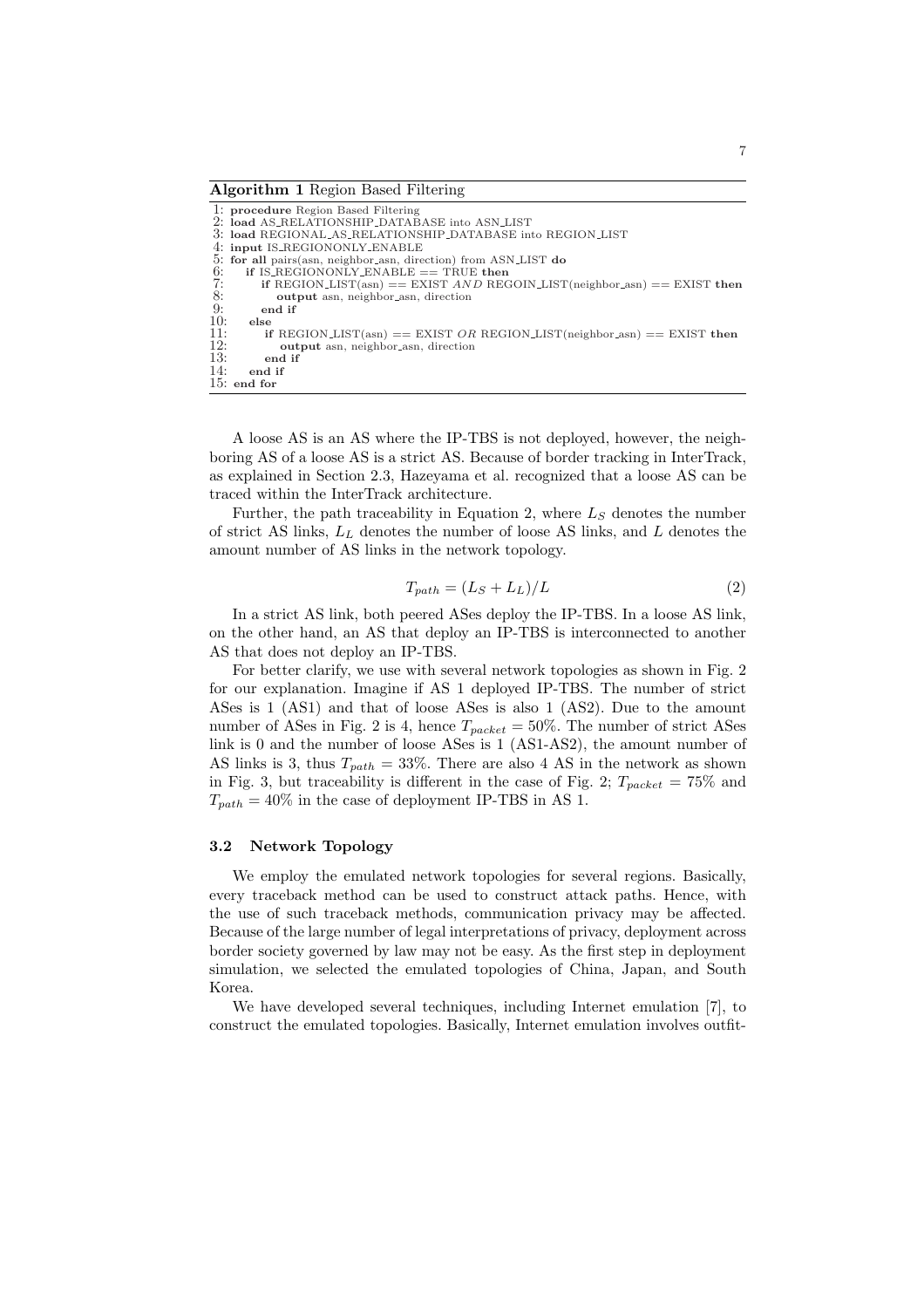|                      |      |     | Japan China South Korea |
|----------------------|------|-----|-------------------------|
| Deployment Target    | 500  | 196 | 640                     |
| (Number of ASes)     |      |     |                         |
| Traceback Target     | 768  | 308 | 755                     |
| (Number of ASes)     |      |     |                         |
| Traceback Target     | 1589 | 529 | 1375                    |
| (Number of AS links) |      |     |                         |

Table 1. The numbers of Deployment Target and Traceback Target

ting an Inter-AS topology to a network emulation testbed for carrying out a realistic performance test; however the Region Based Filtering(RBF) algorithm for Internet emulation is more useful for our simulation.

RBF algorithms can be summarized in Algorithm 1. The AS number(ASN) allocation is managed by IANA and each regional Network Information Centers (NICs), such as ARIN in continent level, and JPNIC in country level. According to ASN registration information on a NIC, RBF selects ASes from AS Relationship Dataset(ASRD), which is distributed by CAIDA project [26], only if an AS is registered its ASN in the NIC. Because of locality on each region, RBF can pick up both core ASes and leaf ASes.

In our simulation, we employ the snapshot version of ASRD published on November 22, 2008. The dataset can be summarized as shown in Table 1. Because there are loose ASes located outer region, the number of deployment target AS and traceback target AS are different. Notice that CAIDA extensively surveys AS relationships; however, some types of BGP peering styles such as private peering hinder the creation of a perfect ASRD.

## 3.3 Simulation Scenario

We consider 4 types of deployment scenario as follows.

– S1: Deployment in order of core ASes

In the ideal scenario, IP-TBSs are deployed into the core ASes. Since the core ASes are interconnected to many BGP neighbors, the traceback system can handle many ASes and AS links. Hence, traceability is expected to be high even if the number of deployed traceback system is low.

Although various criteria need to be satisfied for for identifying the network core [9, 29], we used the number of BGP peers as a metric. In this scenario, the traceback system is deployed to ASes in the decreasing order of the number of established BGP peers.

– S2: Deployment in order of leaf ASes

In this scenario, IP-TBSs are deployed to ASes in the increasing order of the number of established BGP peers. Since the IP-TBSs will trace fewer ASes and AS links in this case, traceability will be low. However, an attacker nodes often exist in the leaf ASes. The major ISPs (core ASes) are prone to DoS attacks. Hence, it is reasonable to assume that these types of AS installed defense schemes against DoS Attacks, such as Ingress Filtering [30].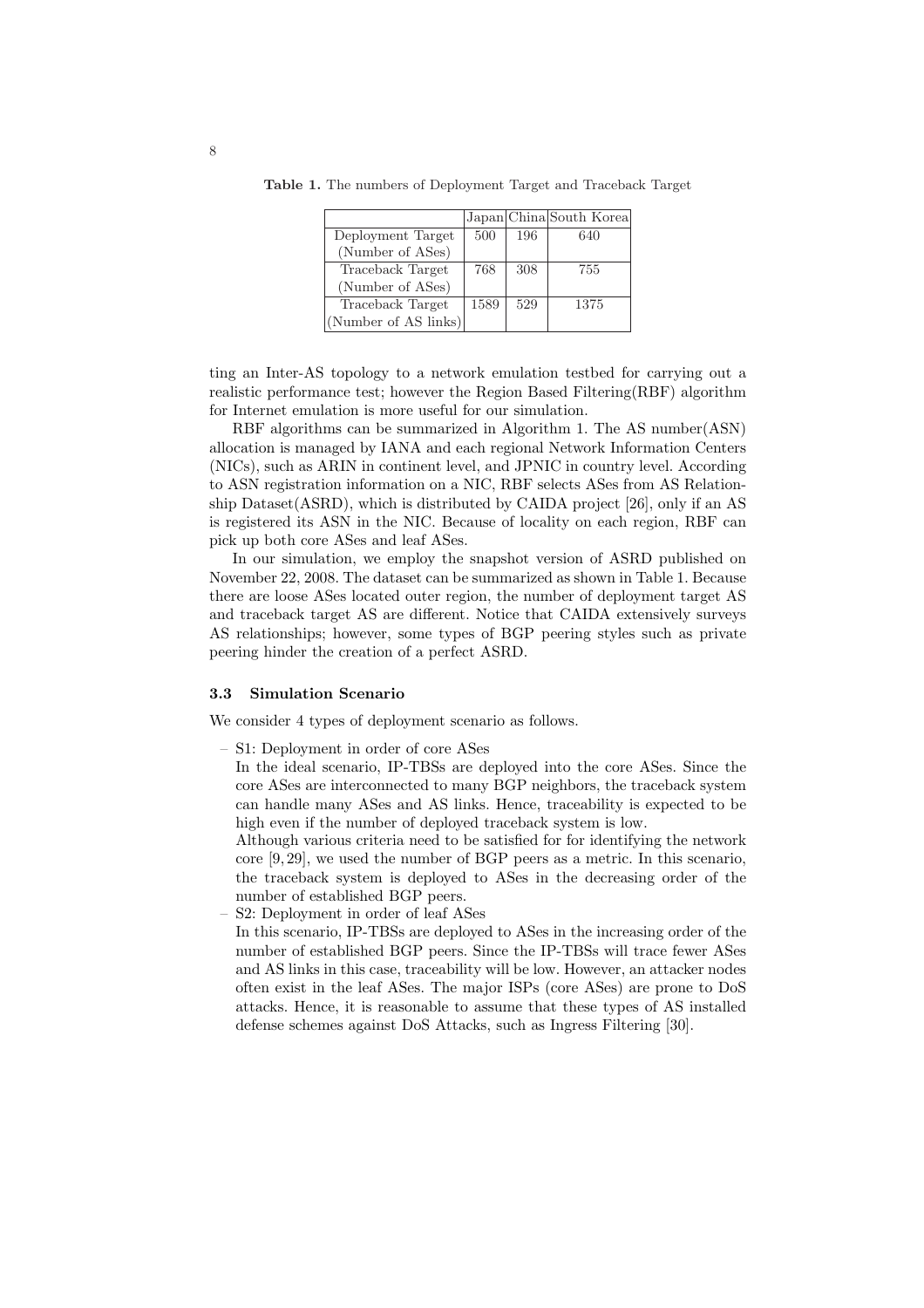

Fig. 4. Traceability in the case of Japan

– S3: Deployment in middle-class ASes

We assumed that the traceability observed with deployment into the core AS to be comparable to that reported by Hazeyama [9]. However, deployment in the core AS might be difficult due to the number of AS border routers. Unless hash-based IP-TBSs are used to network traffic among the AS border routers, the cost involved for deployment into core ASes would be high.

In this scenario, IP-TBSs are deployed to ASes in the decreasing order of the number of established BGP peers, except for core ASes. We assumed that the number of core AS will be estimated by the power-law, referring to the Barabasi-Albert Model [23]. For example, the number of ASes in Japan was 500 according to CAIDA ASRD published on November 22, 2008. The number of core AS is roughly 22 ( $\equiv \sqrt{500}$ ), and hence, we measure the traceability by deploying IP-TBSs to the remaining ASes.

– S4: Deployment in a random manner Similarly to the simulation performed by Gong et al. [5], IP-TBSs are deployed in a random manner in this scenario. To eliminate bias, we repeated trial experiments 10 times and calculated the average of the traceability values obtained for 1 AS, 2 ASes ... 50 ASes.

# 3.4 Simulation Result

First, we calculated the packet traceability for the Japanese network topology and summarized in Fig.  $4(a)$ , where x axis denoted the number of ASes which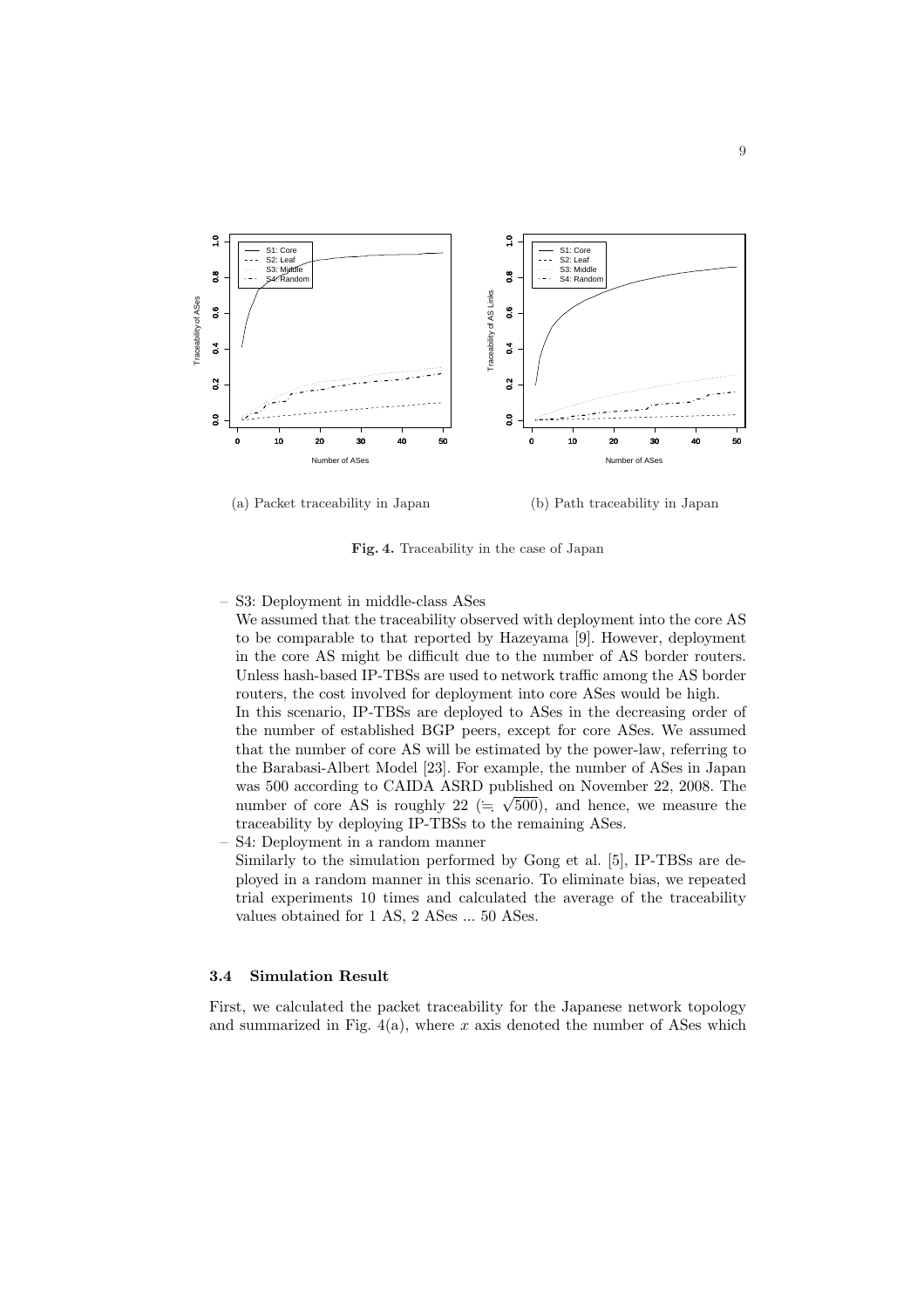

(a) Packet traceability in China

(b) Path traceability in China

Fig. 5. Traceability in the case of China

deployed IP-TBS, y axis denoted the packet traceability  $(T_{packet})$ . If IP-TBS were deployed in 15 AS, the highest  $T_{packet}$  was observed in the case of  $S1(86.3\%),$ followed by  $S3(18.5\%), S4(15.4\%),$  and  $S2(3.4\%).$  We also calculated path traceability as shown in Fig.  $4(b)$ , where x axis denoted the number of ASes which deployed IP-TBS, y axis denoted the packet traceability( $T_{path}$ ). Given the number of deployed ASes(N) = 15, the highest  $T_{path}$  was 69.0% in the case of S1, followed by  $S3(11.6\%), S4(3.6\%), and S2(0.9\%).$ 

We then measured the traceability in the case of the Chinese network topology and the results were shown in Fig. 5(a) and Fig. 5(b). Given  $N = 15$ , we observed that the highest  $T_{packet}$  was in the case of S1(74.8%), followed by S3(27.3%), S4(21.7%), and S2(8.1%). The highest  $T_{path}$  was 74.9% in the case of S1, followed by S3 (22.9%), S4(13.0%), and S2(2.8%).

Finally, we simulated the case of the South Korean network topology and the results were shown in Fig .6(a) and Fig. 6(b). The results indicated that S1 could performed better than others. Given  $N = 15$ , the highest  $T_{packet}$  was 92.6% in the case of S1, followed by S4(8.8%), S3(4.5%), and S2(3.1%). The highest  $T_{path}$ was  $93.4\%$  in the case of S1, followed by S3(5.0%), S4(2.7%), and S2(1.1%).

In all cases, the highest  $T_{packet}$  and the highest  $T_{path}$  were observed in the case of S1. Notably, in the South Korean network topology, traceability in the case of S1 outperformed that in the other cases. We assumed that many ASes in the South Korea network topology were interconnected to a few core ASes.

However, the efficiency of deployment in the core AS was not significantly high in the Chinese network topology. The pair of traceability  $(T_{packet}, T_{path})$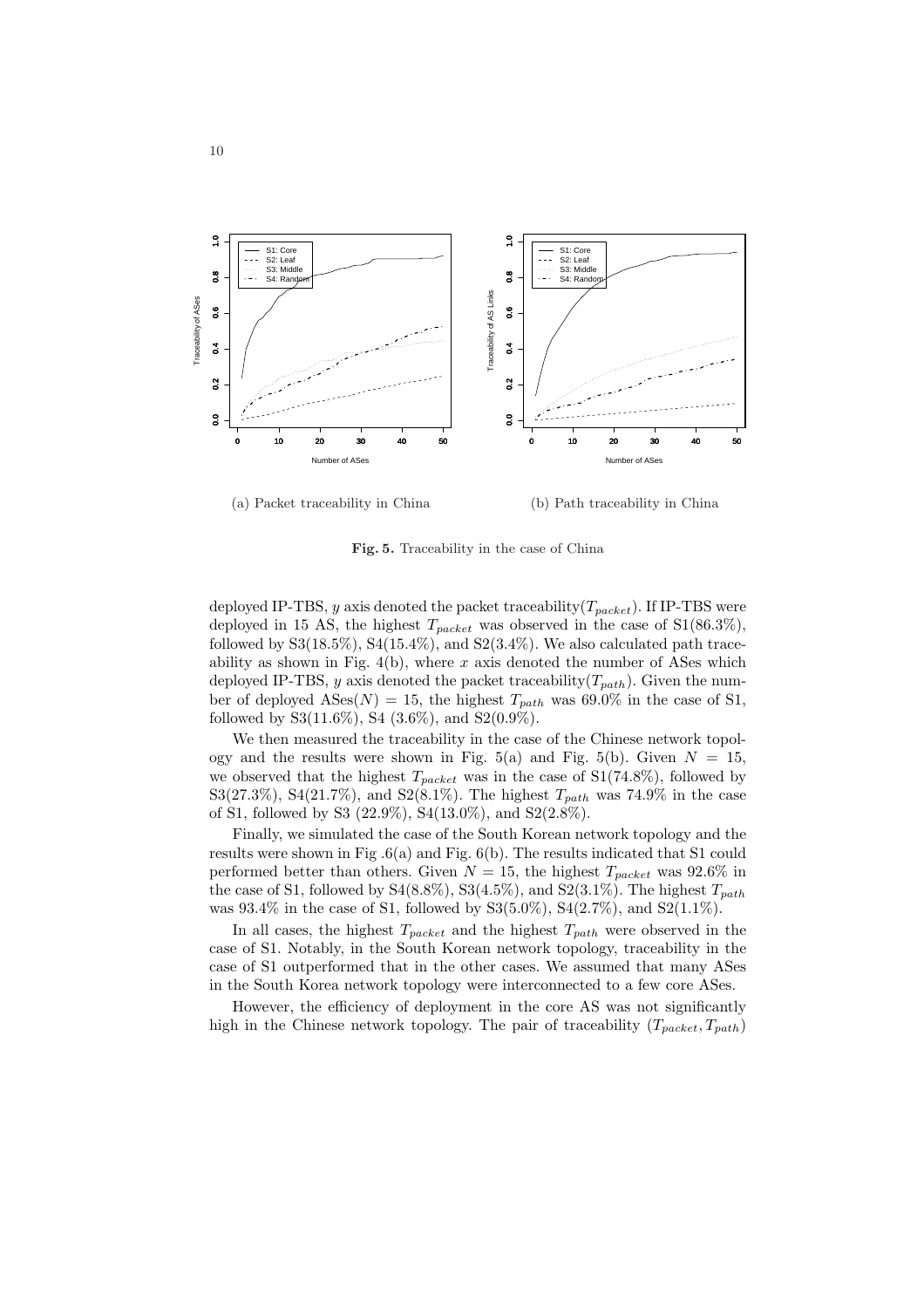

(a) Packet traceability in South Korea

(b) Path traceability in South Korea

Fig. 6. Traceability in the case of South Korea

was (27.3%, 22.9%) in the case of S3, higher than that in the other network topologies. We considered there are 2 reason. The one is the number of deployment target. As shown in Table 1, the number of deployment target was 196 in China. The other one is the geographical restrictions in China; we considered that the core ASes were distributed due to the large space of China. We, therefore, assumed middle-class and/or leaf ASes have established BGP peers each other.

We found that the South Korean network topology was of the "concentrated" type while the Chinese network topology was of the "distributed" type. The characteristics of the Japanese network topology were found to be intermediate between South Korean and Chinese network topologies. However the path traceability in the Japanese network topology was not very high. As shown in Table. 1, the number of AS links in the Japanese network topology(1589) was higher than that in the South Korean network topology(1378); however, the number of deployment target in the Japanese network topology $(500)$  was lower than in the South Korean network topology $(640)$ . We assumed that middle-class and/or leaf ASes have established BGP peers with both core ASes and other ASes.

# 4 Discussion

Currently, our research group is conducting field tests on IP-TBSs with 15 commercial ISPs in Japan. Deployment into core ASes, though the ideal scenario, would be difficult to create, as mentioned in Section 3.3. For practical purpose,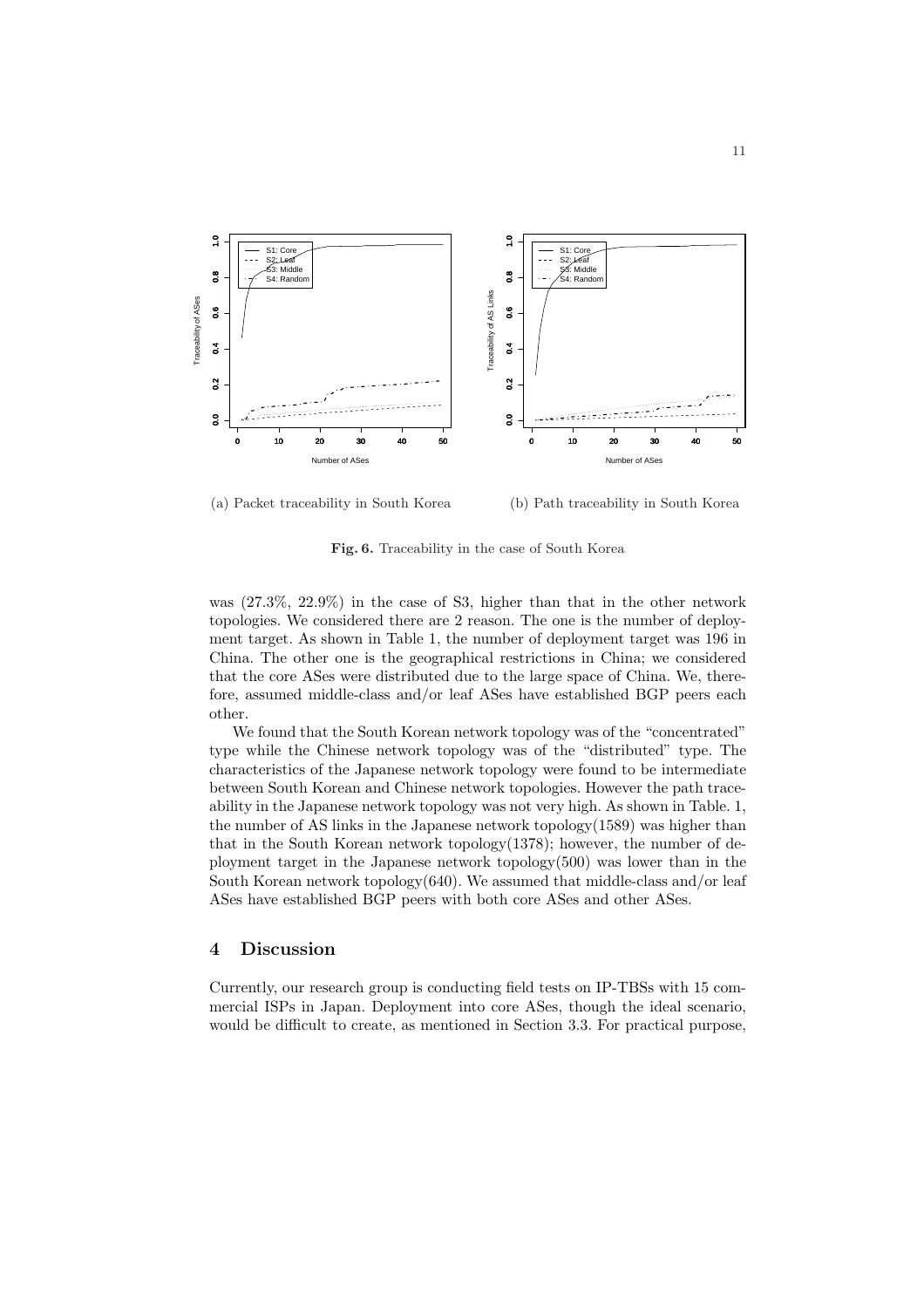

(a) Packet traceability within practical deployment

(b) Path traceability within practical deployment

Fig. 7. Traceability in the case of practical deployment

several core ASes and the remaining middle-class ASes are selected as deployment targets.

In order to verify whether the aforementioned practical scenario will be useful in the case of China and/or South Korea, we selected the deployment targets in the following manner. First, we selected  $n$  core ASes with S1. Then, we chose  $(15 - n)$  middle-class ASes with S3. Finally, we calculated the traceability by using given set of ASes. We repeated the trial experiments by incrementing  $n$ and summarized the results in Figure 7(a) and 7(b), in respectively.

If the packet traceability is increased beyond 75%, the number of core ASes should be 3 in the South Korean network topology, 5 in the Japanese network topology, and 14 in the Chinese network topology. To achieve path traceability was higher than 75%, there might be 5 core ASes in the South Korean network topology; in the both cases of the Japanese and Chinese network topology, the path traceability could not higher than 75% when the number of deployment target was 15 ASes. Given path traceability  $\geq 60\%$ , the number of core ASes should be 3 in the South Korean network topology, 6 in the Japanese network topology, and 13 in the Chinese network topology.

Moreover, our results indicated that the deployment scenario should be considered along with each region. The consideration is important for obtaining desired the traceability, but investigation of this aspect is beyond the scope of this paper.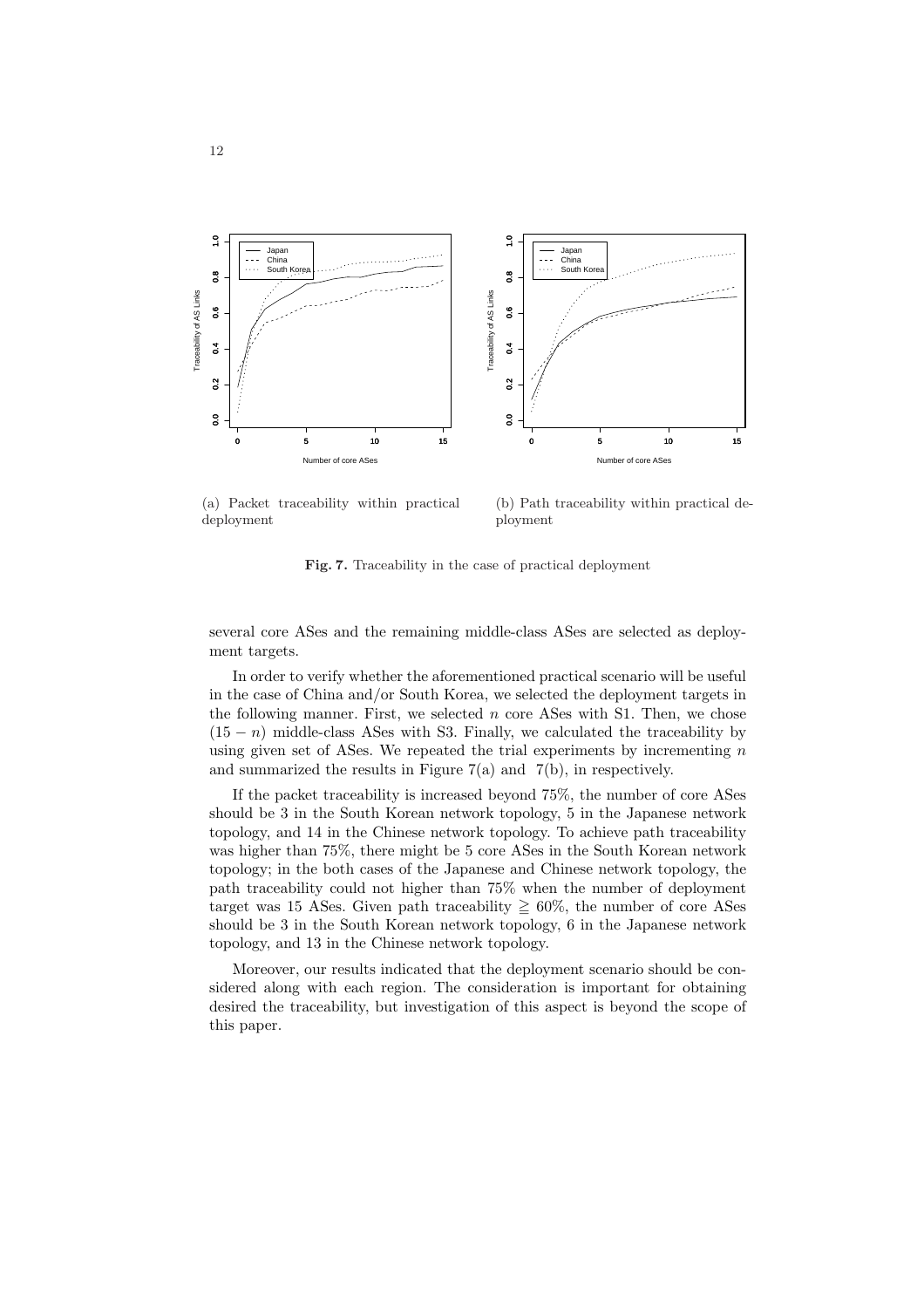## 5 Conclusion

In this paper, we simulated the traceability by using our strategy for deployment of IP traceback system(IP-TBS) into AS. We considered InterTrack and its algorithm for our study, and used two types of traceabilities - packet traceability and path traceability - as performance metrics in our simulation.

Generally, traceability was affected by the types of network topology and the deployment scenario. We constructed 3 types of network topologies. For practical simulations, we used emulated Chinese, Japanese and South Korean network topologies. We also introduced 4 types of deployment scenario, namely, deployment in core ASes, deployment in leaf ASes, deployment in middle-class ASes, and deployment in a random manner.

Our simulation results showed that the traceability obtained for deployment into core ASes outperformed that obtained for the other scenarios, regardless of the type of our network topology used. When the number of ASes that deployed IP-TBS was 15, the pair of packet traceability and path traceability was (86.3%, 69.0%) in the case of Japan, (74.8%, 74.9%) in the case of China, and (92.6%, 93.4%) in the case of South Korea. Deployment for middle-classes was the second highest in almost of all cases, however, the pair of traceability was  $(18.5\%, 11.6\%)$ in the case of Japan,  $(27.3\%, 22.9\%)$  in the case of China, and  $(4.5\%, 5.0\%)$  in the case of South Korea.

The results also revealed the characteristics of 3 network topologies. In the Chinese network topology, middle-class ASes and/or leaf ASes were interconnected. Conversely, tin the South Korean network topology, many ASes established BGP peers with a few core ASes. By comparing these two regions, Japanese network topology was intermediate between South Korea and China.

From these findings, we verified if the deployment scenario used in our field test in the fiscal year 2009 could be used in other regions. Deployment into core AS, though an ideal scenario, would be difficult to create. In the practical scenario, several core ASes and the remaining middle-class ASes were selected as deployment targets. If the packet traceability is increased beyond 75%, the number of core ASes should be 3 in the South Korean network topology, 5 in the Japanese network topology, and 14 in the Chinese network topology. It also required 3 ASes in the South Korean network topology, 6 ASes in the Japanese network topology, 13 ASes in the Chinese network topology for achieving 60% of path traceability. The results indicated that deployment scenario should be considered along with each region.

In our future study, we plan to estimate the traceability when IP-TBSs deployed in China, Japan, and South Korea are interconnected. Although there are several legal interpretations of privacy in communication, the IP-TBSs should be capable of exchanging traceback queries; this is because DoS attacks often originate regardless of the regions. We will also perform simulation studies using emulated network topologies derived from other network regions.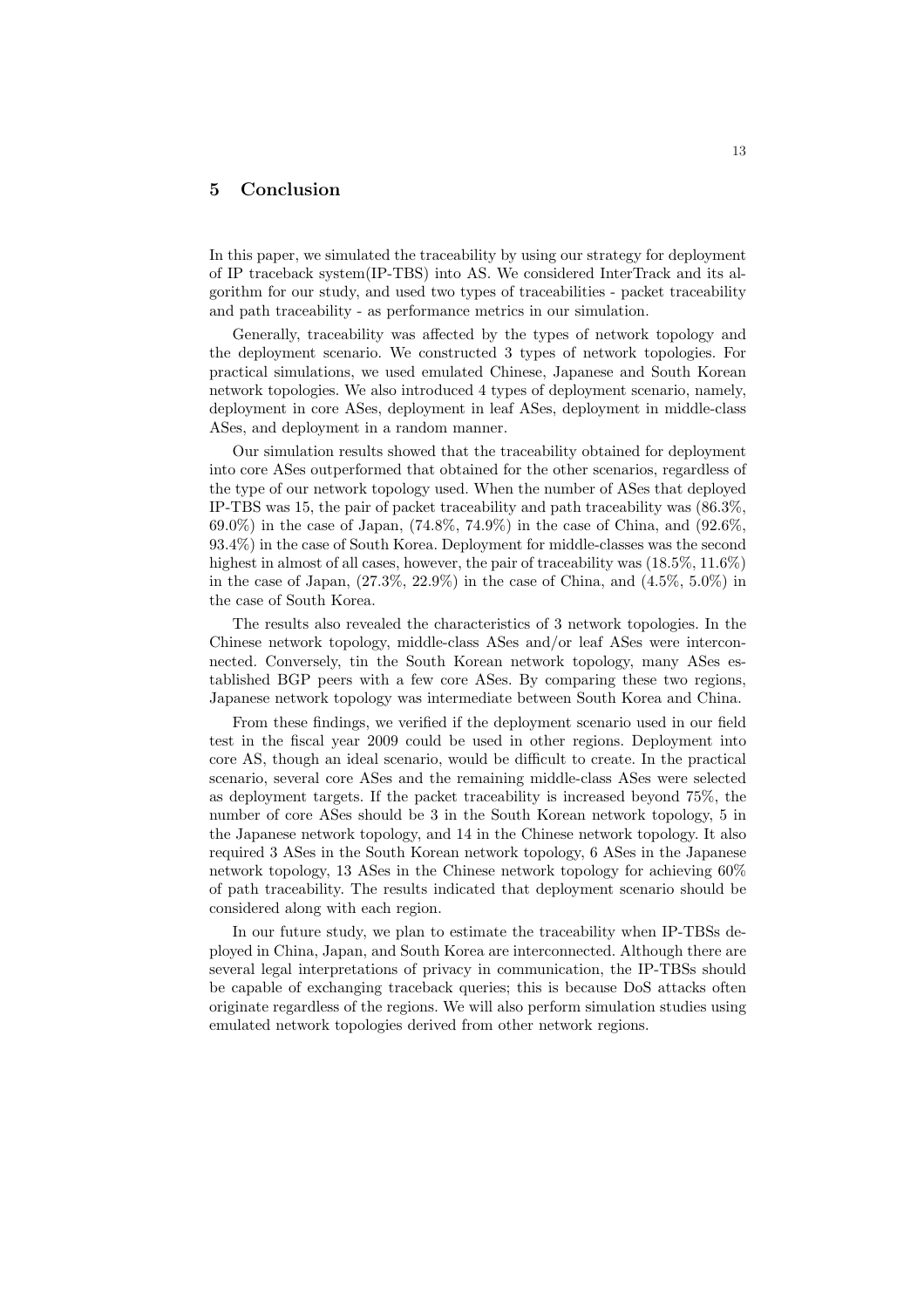## References

- 1. McPherson, D., Labovitz, C., Hollyman, M., Nazario, J., Malan, G.R.: World-Wide Infrastructure Security Report Volume IV. Technical report, Arbor Networks (2008)
- 2. Bellovin, S., Leech, M., Taylor, T.: ICMP Traceback Message (2003) IETF, Internet Draft, draft-ietf-itrace-04.txt.
- 3. Savage, S., Wetherall, D., Karlin, A.R., Anderson, T.E.: Practical network support for IP traceback. In: Proceedings of the ACM SIGCOMM 2000 Conference on Applications, Technologies, Architectures, and Protocols for computer communications. (2000) 295–306
- 4. Snoeren, A.C., Partridge, C., Sanches, L.A., Jones, C.E., Tchakountio, F., Kent, S.T., Stayer, W.T.: Hash-based IP traceback. In: Proceedings of the ACM SIG-COMM 2001 Conference on Applications, Technologies, Architectures, and Protocols for computer communications. (2001) 3–14
- 5. Gong, C., Le, T., Korkmaz, T., Sarac, K.: Single Packet IP Traceback in AS-level Partial Deployment Scenario. In: Proceedings of IEEE Global Telecommunications Conference. (2005)
- 6. Castelucio, A.O., Salles, R.M., Ziviani, A.: Evaluating the partial deployment of an AS-level IP traceback system. In: Proceedings of the 2008 ACM symposium on Applied computing. (2008) 2069–2073
- 7. Hazeyama, H., Suzuki, M., Miwa, S., Miyamoto, D., Kadobayashi, Y.: Outfitting an Inter-AS Topology to A Network Emulation TestBed for Realistic Performance Tests of DDoS Countermeasures. In: Proceedings of Workshop on Cyber Security and Test. (2008)
- 8. CAIDA: cooperative association for internet data analysis: The CAIDA Web Site. (Available at: http://www.caida.org/)
- 9. Hazeyama, H., Wakasa, K., Kadobayashi, Y.: A consideration on deployment scenarios on a filed test of IP traceback in Japan. In: Proceeding of IEICE technical report. Internet Architecture. (2008) 25–30 (in Japanese).
- 10. Yaar, A., Perrig, A., Song, D.X.: FIT: fast Internet traceback. In: Proceedings of the 24th Annual IEEE Conference on Compuer Communications. (2005) 1395–1406
- 11. Doeppner, T.W., Klein, P.N., Koyfman, A.: Using router stamping to identify the source of IP packets. In: Proceedings of ACM Conference on Computer and Communication Security. (2000) 184–189
- 12. Song, D.X., Perrig, A.: Advanced and Authenticated Marking Schemes for IP Traceback. In: Proceedings of the 20th Annual IEEE Conference on Compuer Communications. (2001) 878–886
- 13. Dean, D., Franklin, M.K., Stubblefield, A.: An algebraic approach to IP traceback. ACM Transactions on Information and System Security 5 (2002) 119–137
- 14. Goodrich, M.T.: Probabilistic packet marking for large-scale IP traceback. IEEE/ACM Transactions on Networking 16 (2008) 15–24
- 15. Shannon, C., Moore, D., Claffy, K.C.: Beyond Folklore: Observations on fragmented Traffic. IEEE/ACM Transactions on Networking 10 (2002) 709–720
- 16. Gong, C., Saraç, K.: A More Practical Approach for Single-Packet IP Traceback Using packet Logigng and Marking. IEEE Transactions on Parallel and Distributed Systems 19 (2008) 1310–1324
- 17. Bloom, B.H.: Space/time trade-offs in hash coding with allowable errors. Communications of the ACM 13(7) (1970) 422–426

#### 14